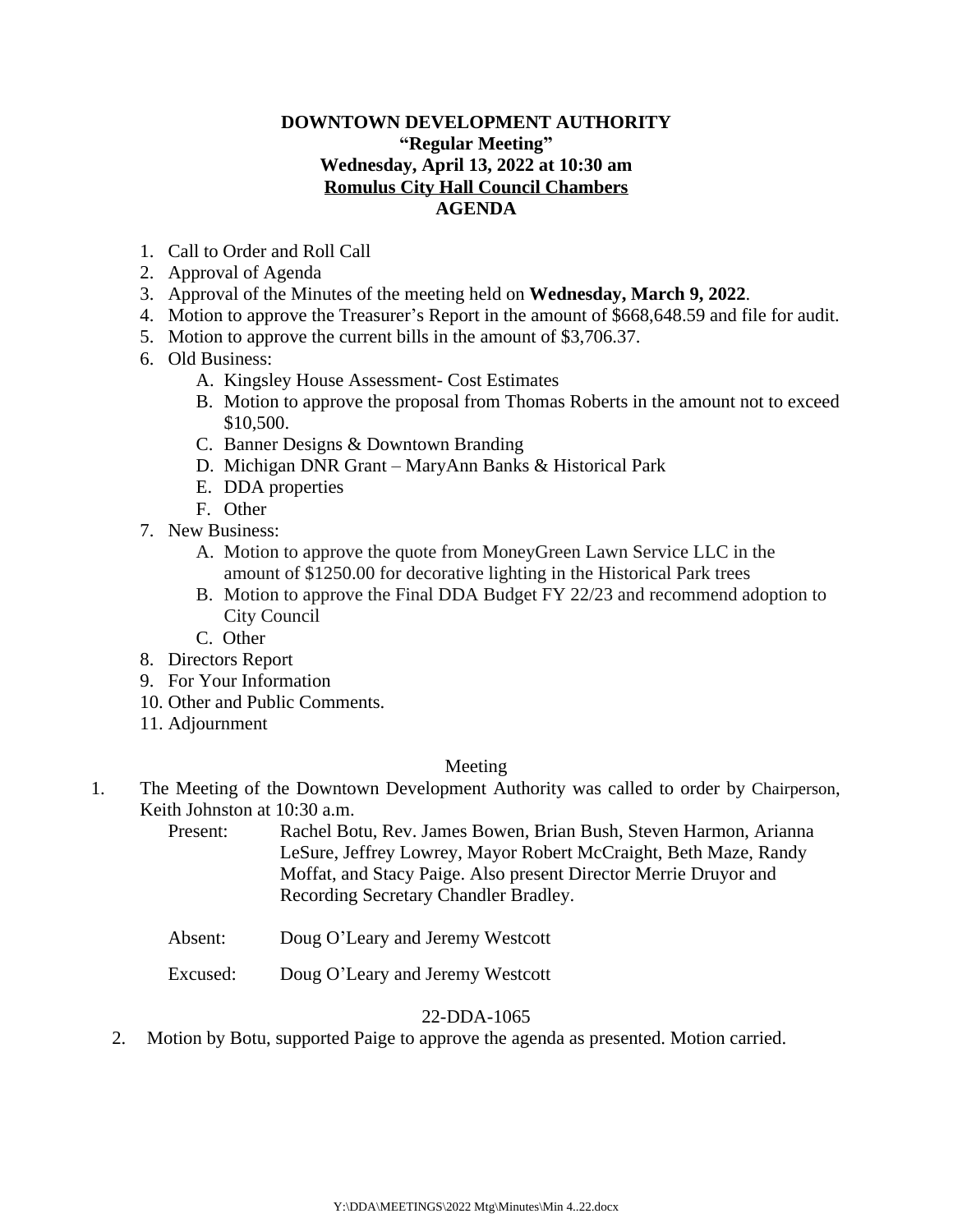#### 22-DDA-1066

3. Motion by Paige, supported by Bush to approve the minutes of the meeting held on Wednesday, March 9, 2022. Motion carried.

# 22-DDA-1067

4. Motion by Lowrey, supported Mayor McCraight to approve the Treasurer's Report in the amount of \$668,648.59 and file for audit. Motion carried.

# 22-DDA-1068

- 5. Motion by Moffat, supported by Botu to approve the current bills in the amount of \$3,706.37. Motion carried.
- 6. Thomas Roberts of Thomas Roberts Architect provided the board with an overview of the cost assessment for repairs of the Kingsley House.

## 22-DDA-1069

- 6B. Motion by Mayor McCraight, supported by Maze to approve the proposal from Thomas Roberts in the amount not to exceed \$10,500 to prepare bid documents and additional drawings. Motion carried.
- 6C. Director Druyor updated the board on the banner designs & downtown branding progress.
- 6D. Director Druyor updated the board on the Michigan DNR Grant for updates to MaryAnn Banks & Historical Park.
- 6E. Director Druyor updated the board on DDA properties- meeting with Joe Watt from the Building Department to assess power issues at 37133 Goddard Rd.
- 6F. Director Druyor updated the board on the façade for the Martial Arts Studio.

## 22-DDA-1070

7. Motion by Bush, supported by Lowrey to approve the quote from MoneyGreen Lawn Service LLC in the amount of \$1250.00 for decorative lighting in the Historical Park trees. Motion carried.

## 22-DDA-1071

- 7B. Motion by Botu, supported by Moffat to approve the Final DDA Budget FY 22/23 and recommend adoption to City Council. Motion carried.
- 8. Director Merrie Druyor updated the board on the following items:
	- Senior benches and cigarette receptacle
	- DDA webinars- 1<sup>st</sup> video demystifying DDA's
	- Pumpkin Festival- planning
	- Sounds in Downtown Planning (2 booked bands)